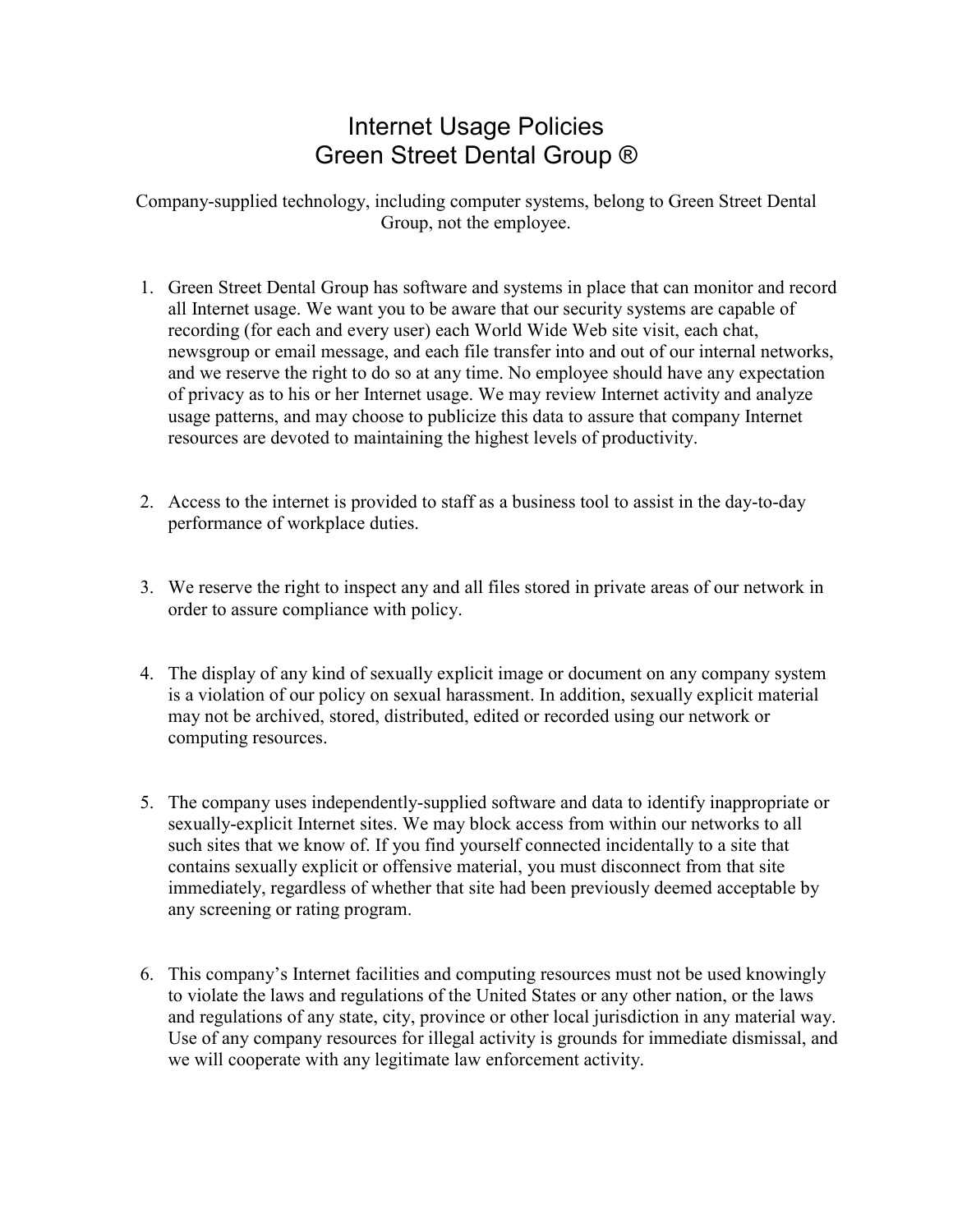- 7. Any software or files downloaded via the Internet into the company network become the property of the company. Any such files or software may be used only in ways that are consistent with their licenses or copyrights, and must be approved for download by management, which at time of this transcript and for this purpose, consists of Dr. Jablow only. Employees with Internet access may download only software with direct business use, and must arrange to have such software properly licensed and registered. Downloaded software must be used only under the terms of its license.
- 8. No employee may use company facilities knowingly to download or distribute pirated software or data
- 9. No employee may use the company's Internet facilities to deliberately propagate any virus, worm, Trojan horse, or trap-door program code.
- 10. No employee may use the company's Internet facilities knowingly to disable or overload any computer system or network, or to circumvent any system intended to protect the privacy or security of another user.
- 11. Each employee using the Internet facilities of the company shall identify himself or herself honestly, accurately and completely (including one's company affiliation and function where requested) when participating in chats or newsgroups, or when setting up accounts on outside computer systems.
- 12. Employees may use their Internet facilities for non-business research or browsing during meal time or other breaks, or outside of work hours, provided that all other usage policies are adhered to.
- 13. Employees with Internet access may not use company Internet facilities to download entertainment software or games, or to play games against opponents over the Internet.
- 14. The company has installed a variety of firewalls, proxies, Internet address screening programs and other security systems to assure the safety and security of the company's networks. Any employee who attempts to disable, defeat or circumvent any company security facility will be subject to immediate dismissal.
- 15. No employee will open (click on) any e-mail attachment unless approved by management, with the exception of .jpg files.